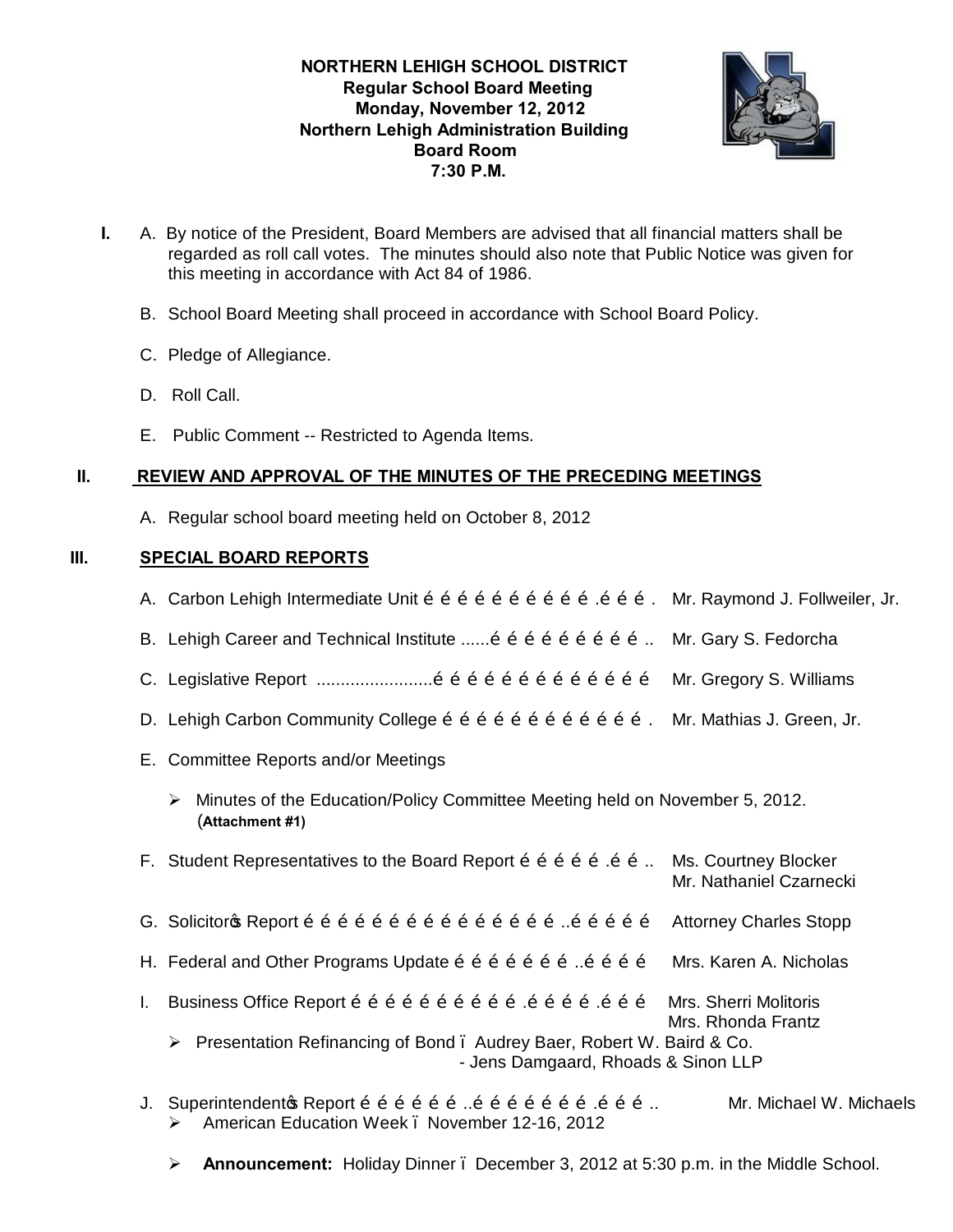- ÿ **Reminder:** December 3, 2012 School Board Reorganization Meeting at 7:15PM Regular School Board Meeting at 7:30PM – No December committee meetings.
- K. An executive session will be held at 7:00 p.m. in the Administration Office Conference Room.

#### **IV. PERSONNEL**

 $D<sub>1</sub>$ 

A. Resignation

Accept the resignation of Schelene Fritzinger from her position as Part Time Middle School Cooko Helper effective October 10, 2012.

B. Rescind Co-Curricular Appointment 2012-2013

Rescind the appointment of Richard Roberts IV from the position of Middle School Boy's Basketball Coach for the 2012-2013 school year which was originally approved at the May 14, 2012 board meeting.

#### C. Co-Curricular Appointments 2012-2013

|    | <b>Trevor Miller</b>                                       | <b>MS Boys Basketball Coach</b>                                                                                                                                   | \$3,053.31                                                                                         |  |
|----|------------------------------------------------------------|-------------------------------------------------------------------------------------------------------------------------------------------------------------------|----------------------------------------------------------------------------------------------------|--|
| D. | <b>Appointments</b>                                        |                                                                                                                                                                   |                                                                                                    |  |
|    | 1. Non-Instructional<br>Dawn Martinez<br>a.<br>Assignment: | Fritzinger who resigned.                                                                                                                                          | Middle School Cook & Helper replacing Schelene<br>\$8.50 Per Hour/2 Hours Per Day/180 Student Days |  |
|    | Salary:                                                    | per year plus additional cleaning days as needed<br>(2009-2013 Educational Support Personnel Association CBA)                                                     |                                                                                                    |  |
|    | <b>Effective Date:</b>                                     | November 13, 2012                                                                                                                                                 |                                                                                                    |  |
|    | Robert Wetzel<br>b.                                        |                                                                                                                                                                   |                                                                                                    |  |
|    | Assignment:<br>Sheridan                                    | Middle School Cook helper replacing Jennifer                                                                                                                      |                                                                                                    |  |
|    |                                                            | who was moved to the High School.                                                                                                                                 |                                                                                                    |  |
|    | Salary:                                                    | \$8.50 Per Hour/3 Hours Per Day/180 Student Days<br>per year plus additional cleaning days as needed<br>(2009-2013 Educational Support Personnel Association CBA) |                                                                                                    |  |
|    | <b>Effective Date:</b>                                     | November 13, 2012                                                                                                                                                 |                                                                                                    |  |

### E. Substitute

1. Instructional

 Approve the following substitute teachers for the 2012-2013 school year at the 2012- 2013

substitute teacher rates as approved on the Supplementary Personnel Salary Schedule:

 Erin Charnick\* – Elementary & Special Education Ricky Guth – Citizenship Sarah Miller\* – Art **\*Pending Verification of Missing Documents**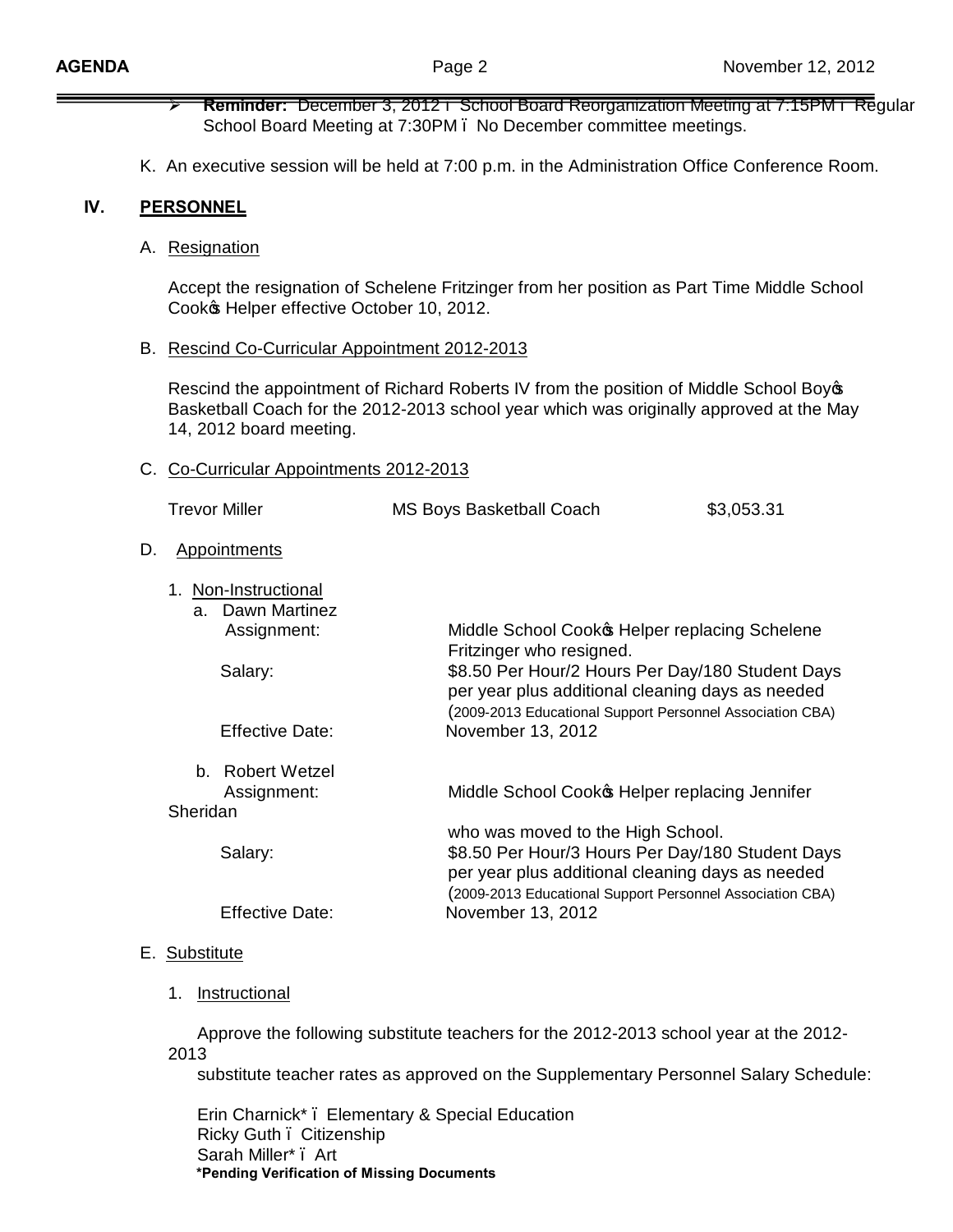#### 2. Non-Instructional

a. Approve the following individual as a substitute custodian, teachero aide, and cafeteria

worker for the 2012-2013 school year at the 2012-2013 substitute rate as approved

the Supplementary Personnel Salary Schedule: Joseph Heyer\*

b. Approve the following individual as a substitute custodian, teacheros aide, secretary and cafeteria worker for the 2012-2013 school year at the 2012-2013 substitute rate as approved on the Supplementary Personnel Salary Schedule: Terry Bowman **\*Pending Verification of Missing Documents**

## **V. POLICY**

on

#### A. Homebound Instruction

It is recommended that the Board of Education grant homebound instruction for a 9th grade student, Student No. 1690074, for five hours per week, effective November 5, 2012 and continuing until approximately February 18, 2013.

#### B. Board Policy – First Reading

- 1. Approve school board policy #707 Property Use of School Facilities and Equipment, as presented after first reading. **(Attachment #2)**
- 2. Approve new school board policy– Operations Electronic Records/Signatures, as presented after first reading. **(Attachment #3)**
- 3. Approve new school board policy– Professional Employees Benevolence Sick Leave,

as

presented after first reading. **(Attachment #4)**

### **VI. CONFERENCES**

- A. Rhonda Frantz 58<sup>th</sup> Annual PASBO Conference . March 19-22, 2013 . David L. Lawrence Convention Center, Pittsburgh, PA – Registration - \$284.05, Meals: \$100.00 – Total Approximate Cost: \$384.05 – Funding: Business Office Budget **(Attachment #5)**
- B. Sherri Molitoris . 58<sup>th</sup> Annual PASBO Conference . March 19-22, 2013 . David L. Lawrence Convention Center, Pittsburgh, PA – Registration - \$284.05, Lodging: \$547.20, Travel: \$316.35, Meals: \$100.00 – Total Approximate Cost: \$1247.60 – Funding: Business Office Budget (**Attachment #6)**
- C. Approve two people to attend the 2012 SAS Institute: Leadership in Times of Reform Conference - December 2-5, 2012. Hershey Lodge. Hershey, PA. Cost not to exceed \$1,460 and to be paid from the Curriculum and Instruction Budget. **(Attachment #7)**

## **VII. CURRICULUM AND INSTRUCTION**

### **VIII. OLD BUSINESS**

### **IX. NEW BUSINESS**

A. Early Retirement Incentive Plan for 2012-2013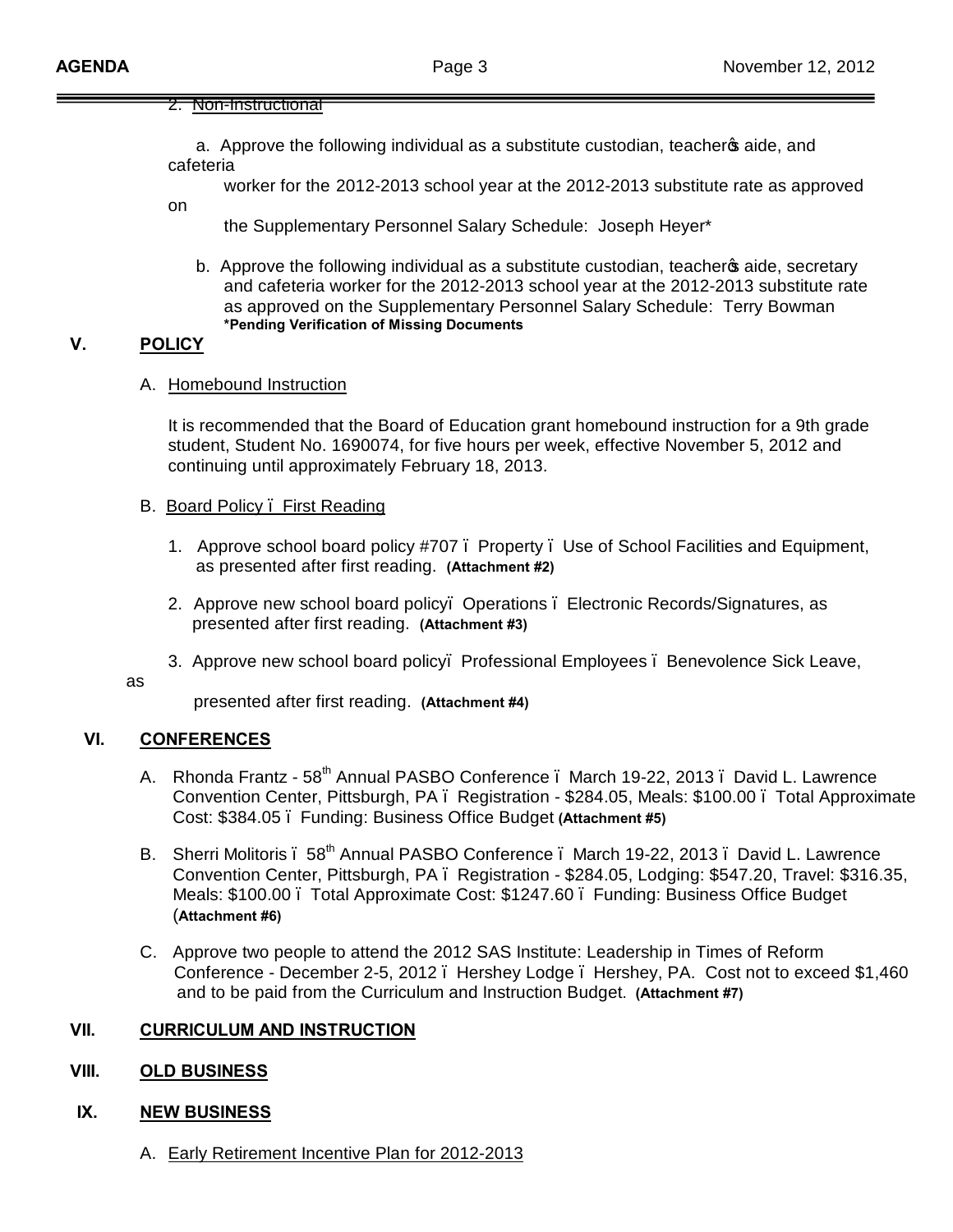Approve to adopt an Early Retirement Incentive Plan, for all eligible professional employees, on a voluntary basis, for the 2012-2013 school year.

B. Northern Lehigh School District Emergency Operations Plan

Approve changes to the Northern Lehigh School District Emergency Operations Plan as presented. **(Attachment #8)**

## **X. FINANCIAL**

- A. Approve the Following Financial Reports:
	- 1. General Fund June, July,and August
	- 2. NLMS Student Activities Account months of June, July and August
	- 3. NLHS Student Activities and Scholarship Acct months of June, July and August
- B. Approve the Following List of Bills:
	- 1. General Fund month of October & November
	- 2. Cafeteria Fund month of October
	- 3. Refreshment Stand month of October
	- 4. Capital Projects month of November
- C. Approve abatement/exoneration requests of per capita taxes, for the residents that fall within the guidelines, as presented. **(Attachment #9)**
- D. RESOLVED, the Board of Education approves the addendum to the agreement with Portnoff Law Associates, Ltd. to be the delinquent real estate tax collector for the 2012 tax year. **(Attachment #10)**
- E. Approve the resolution directing Northampton County Tax Claim Bureau not to collect delinquent taxes on behalf of Northern Lehigh School District as presented. **(Attachment #11)**
- F. Approve the resolution directing Lehigh County Tax Claim Bureau not to collect delinquent taxes on behalf of Northern Lehigh School District as presented. **(Attachment #12)**
- G. Approve the 2012-2013 Northern Lehigh District Salary Schedule as presented. **(Distributed to Board and Administration only)**
- H. Authorize administration to execute an Investment Management Agreement with Robert W. Baird & Co. to provide advice and supervision for the future refinancing of the 2009, 2010 and 2011 bonds. **(Distributed to Board and Administration only)**
- I. Recommend that the Board of Education adopt a resolution presented by Bond Counsel Rhoads & Sinon LLP for future nonelectoral debt for the refinancing of the 2009, 2010 and 2011 bonds. **(Distributed to Board and Administration only)**

### **XI. LEGAL**

- **XII. CORRESPONDENCE**
- **XIII. INFORMATION**